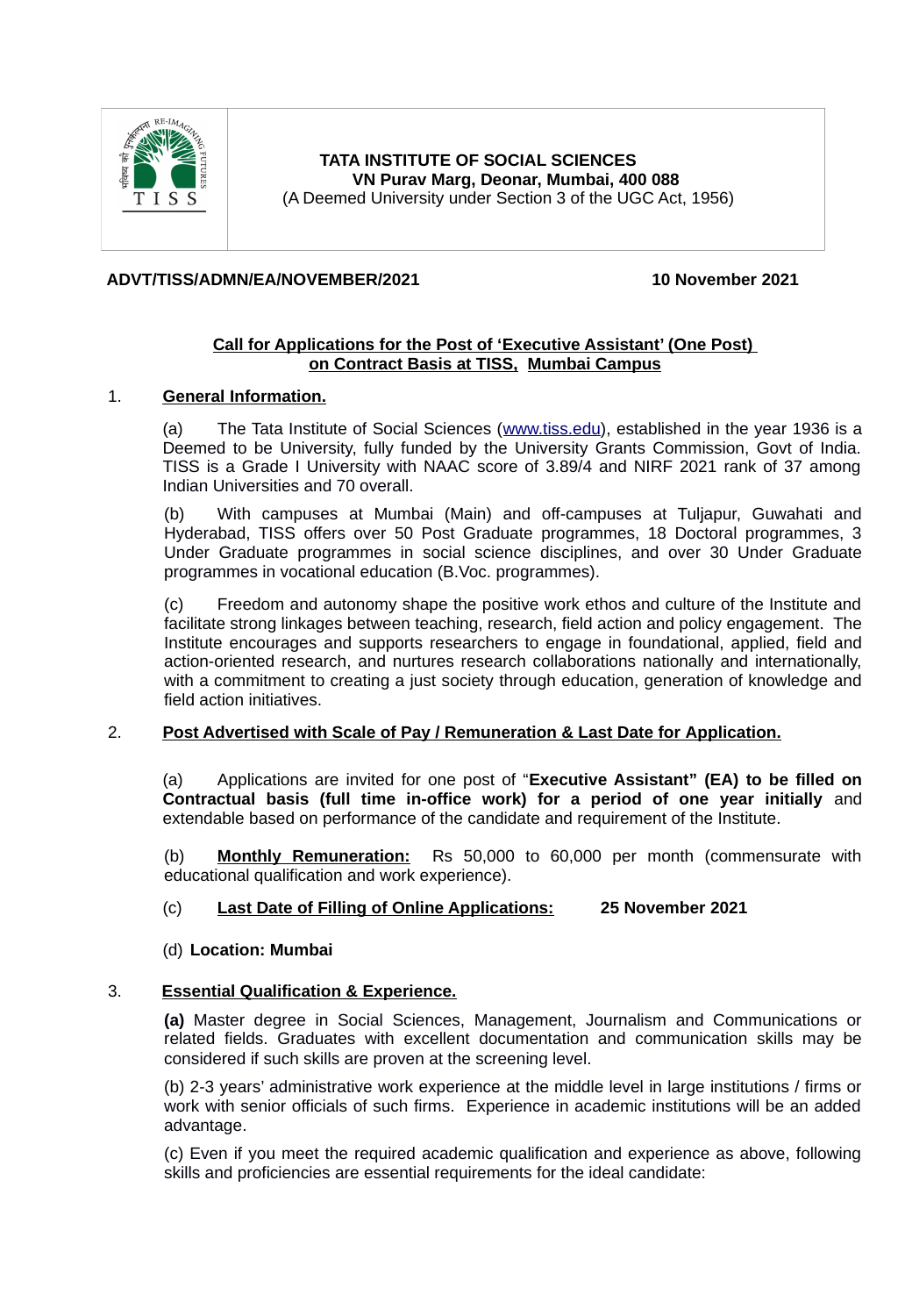- Proficiency in MS office with good ability to prepare impressive word documents, operate excel files and prepare and make effective power point presentations.
- Excellent written and oral communication in English
- Knowledge of Hindi and Marathi will be added advantage
- Self-motivated with dynamism and flexibility
- A team player with ability to multi-task
- Willingness to work on holidays and weekends, if required

# 4. **Key Responsibilities**

The EA will function as the overall in charge of the various administrative functions at the office of the Dean Academic Affairs. The specific roles include (but not limited to);

- i. Coordinate various functions and activities of the office of the Dean Academic Affairs with Deans of Schools, Chairpersons of Centres and DDs of campuses
- ii. Coordinate and follow up various activities with Office of the Director, Deputy Director, Registrar, Deputy Registrars and staff of Academic Section
- iii. Coordinate meetings of committees on behalf of the Dean Academic Affairs and assist the Dean in these meetings
- iv. Prepare data sheets, presentations (power point) and documents required from various meetings and committees
- v. Prepare minutes of meetings and follow up on actions emerging from the meetings
- vi. Prepare and collate all documents related to Academic Council, Continuing Education and Development Cell, Facilitation Committee and other committees
- vii. Prepare and collate background documents related to routine functions of Academic section
- viii. Prepare press briefings, Social Media posts and mass media inputs
- ix. Help academic section in managing and maintaining data related to students and academic programmes
- x. Attend to routine enquiries to Office of Dean Academic Affairs
- xi. Any other work assigned by the Dean, Director or any other official from time to time.
- 5. **Application Fee**. Application Fee of Rs 1000/- to be paid online. Application fee for SC/ST/PWD candidates will be Rs 250/-, if they upload the required Certificate in the Online Application Form. Woman applicants are exempted from the payment of application fee. The application will be valid only on receipt of application fee for those who are required to pay. Fee once paid, shall not be refunded under any circumstances.

# **6. Other Conditions.**

 (a) The Institute reserves the right to not fill up the vacancy advertised. The Institute reserves the right to invite persons for interview, who may not have applied for the vacancy as per the above procedure.

(b) Since applications received will be short listed, merely possessing the prescribed qualifications and the requisite experience would not entitle a person to be called for interview.

(c) The position is unreserved, but candidates belonging to reserved category are encouraged to apply.

(d) No queries or correspondence regarding issue of call letter for interview/selection of candidates for the post will be entertained at any stage and canvassing in any form is strictly prohibited and will lead to the candidate being debarred from consideration for the post.